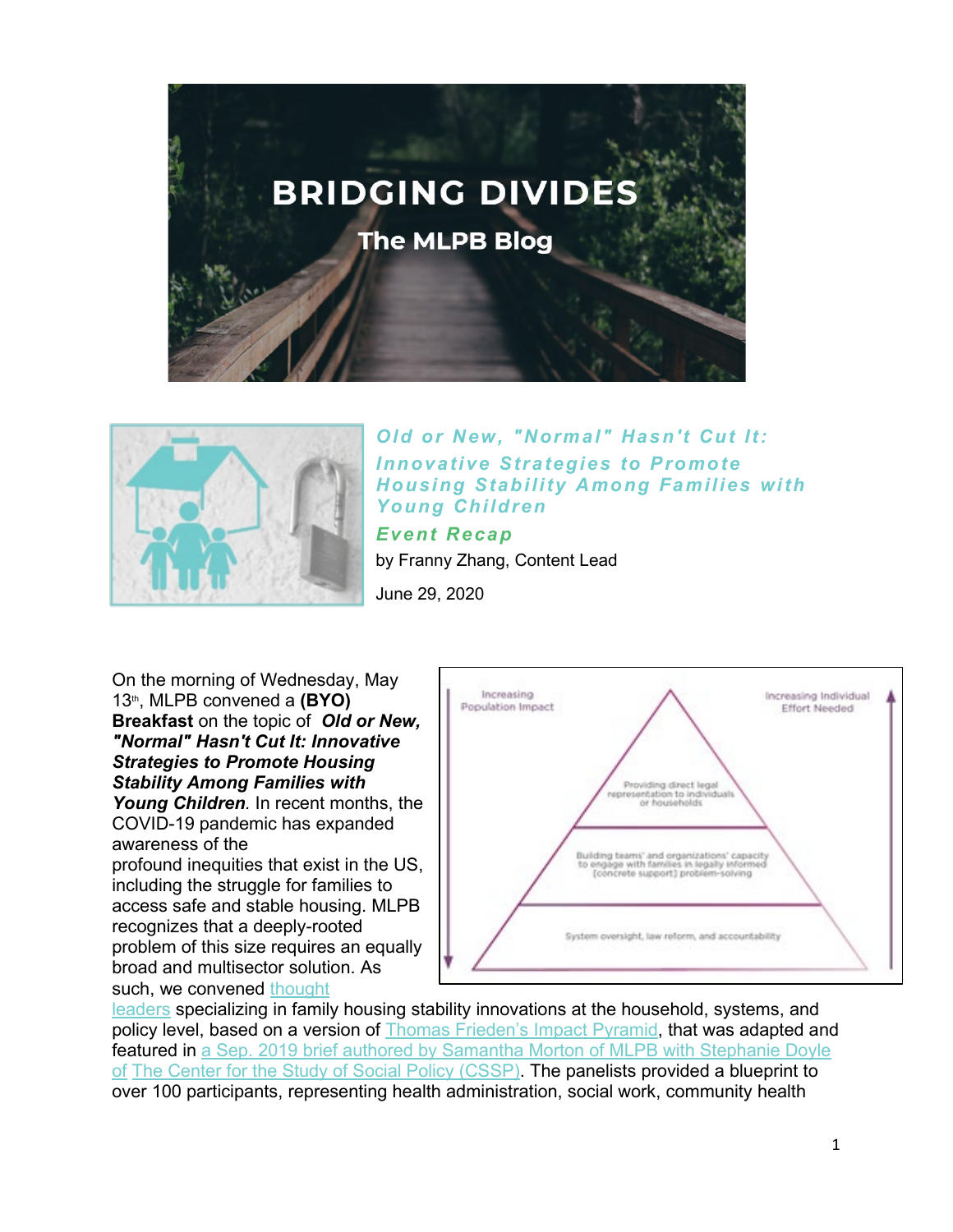workers, community organizers and more, of how to work together in new ways to promote stable housing for families.

At the household level of impact, moderator Baraka Floyd of *[Stanford School of Medicine](http://med.stanford.edu/) & MLPB* guided a conversation between panelists **Allison Bovell-Ammon**, *Director of Policy Strategy, Children's HealthWatch at BMC* and MLPB's own *Legal Director* **JoHanna Flacks**. Allison and JoHanna spoke primarily about their work with *[Housing Prescriptions as](https://childrenshealthwatch.org/housing-prescriptions/)  [Health Care](https://childrenshealthwatch.org/housing-prescriptions/)*, a research study funded by [The Boston Foundation.](http://tbf.org/) In this randomized controlled trial, families with complex medical needs were divided among two groups:

- The experimental "Housing Prescriptions" group received what Allison termed a "wraparound set of services," in the form of care that integrated legal problem-solving insight from MLPB as well as case management and financial counseling provided by partners represented in the photo to the right.
- The control "Resource List" group received the current standard of care in the form of informational lists.



Initial findings from this study were recently published in *[Health Affairs](https://www.healthaffairs.org/doi/10.1377/hlthaff.2019.01569)* and include comparative data on improvements in parent/caregiver mental health and child health scores. Allison noted that, "at six months, the majority of families in the intervention had not moved into a form of stable housing…but what we saw and what parents reported qualitatively was that having someone on their team, having someone walk through this process with them, to hear their concerns really made a difference…the problems seemed now solvable." *Housing Prescriptions* adds to the body of evidence supporting a more holistic approach to health and the crucial role an interdisciplinary care team can play in accelerating measurable gains in a family's well-being.



In the second panel focused on system-level impact, moderator **Jeannine Casselman**, *Legal Advisor at MLPB*, spoke first with **Brenda Clement**, *Director of [HousingWorks RI](https://www.housingworksri.org/) at Roger Williams University*. Brenda described HWRI's efforts to bring together programs and resources -- including government, healthcare, private and public housing systems -- to improve systems intended to promote housing access for families. She acknowledged that the great complexities of these systems can be a barrier to those navigating them. Brenda also highlighted the [Housing Fact Book](https://www.housingworksri.org/Portals/0/Uploads/Documents/2019%20Pages/HFB2019_compressed.pdf) that HWRI publishes every year to track housing affordability in RI. This valuable resource is curated by HWRI and its partners and is a living example of how different institutions can unite to create comprehensive resources that further

housing stability by demystifying a complex landscape that impacts so many families.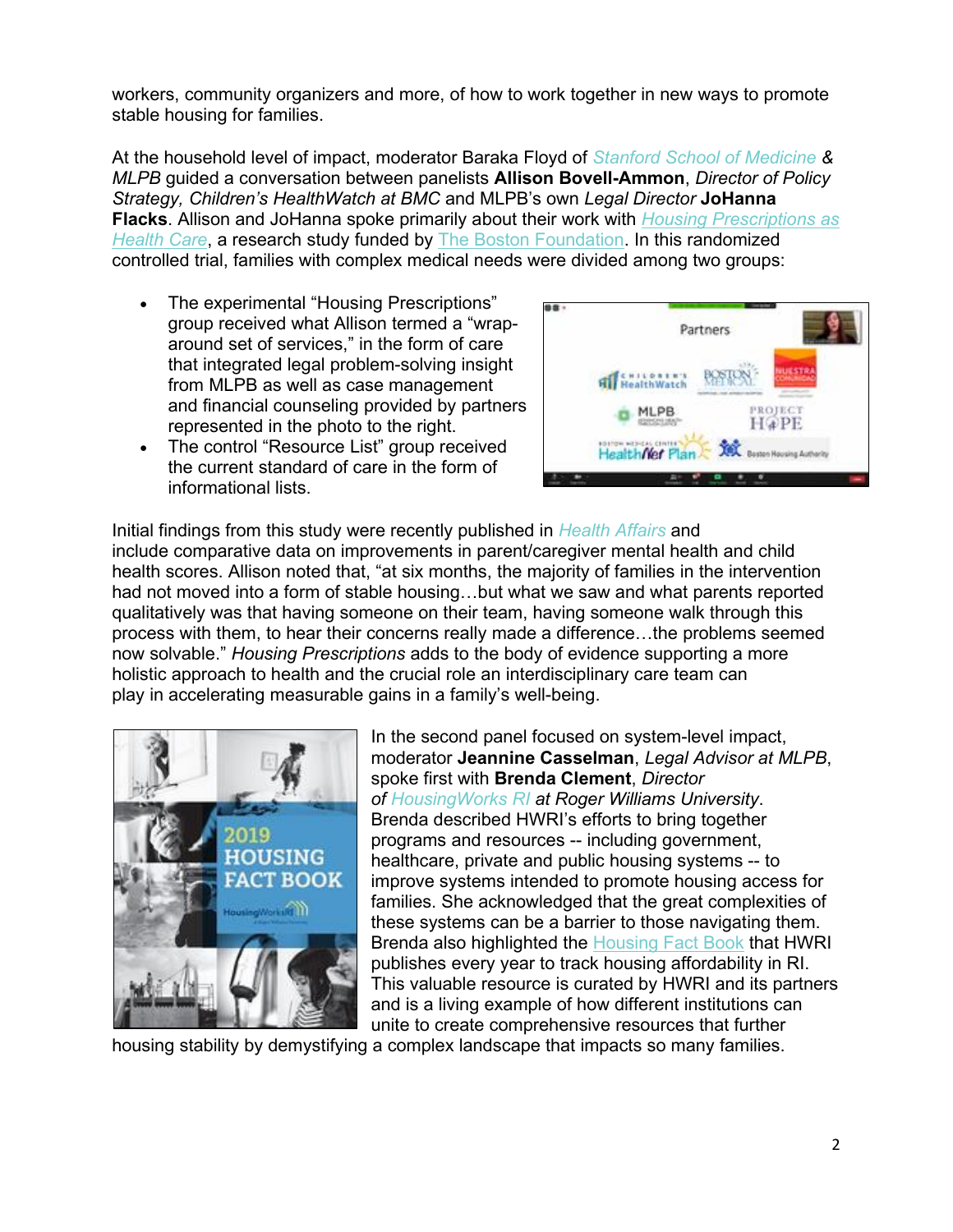Housing-related data also was at the center of Jeannine's discussion with **Soojin Conover**, *Senior Data Analyst*, and **Yusuf Ali**, *Network Coordinator*, both of *[Vital Village Network](https://www.vitalvillage.org/) at BMC.* Both panelists spoke of their work on Vital Village's Community **[Housing Data Tool.](https://www.vitalvillage-housingdata.org/) This tool is designed provide** data maps so that Boston families can access data maps to inform their housing stability and safety choices. According to Soojin, "by linking health and housing data in the Boston area, this tool shares relevant data maps with Boston families." For example, if a family is looking for housing in Boston, they can search for data such as needle pickup requests, crime density, and blood lead levels to help them determine the safety of the neighborhood. The tool was created in response to feedback from VV's community, and VV also leveraged relationships across their network to access data such as the lived



experiences of single dads and returning citizens to ensure data integrity and usefulness. In addition, MLPB shared a framework with VV to transform the data from random points to categorized points along a continuum of legal, health, and housing needs. The Community Housing Data Tool emphasizes how data sets are a powerful network that has great potential for community-driven systems change.



MLPB's *CEO*, **Samantha Morton**, moderated the third and final panel focusing on policylevel impact. **Salin Geevarghese**, *President & CEO of [SGG Insight, LLC](https://sgginsight.com/)* and *Senior* 

*Fellow at [CSSP](http://www.cssp.org/)* was up first and reflected on his experience as a leader in the Obama administration's 2015 effort to strengthen the affirmatively furthering fair housing [\(AFFH\)](https://www.hudexchange.info/programs/affh/) requirements of the 1968 Fair Housing Act. Salin's account highlighted how individual and structural racism continues to pervade housing policy in the U.S., and he reported that during the public comment period for the proposed new AFFH rule, "three quarters of the [public] comments were pure racist screed." He also reinforced "the big caveat that we all have to wrestle through is that knowing doesn't substitute for political will when we are speaking about racial equity."



The conversation then segued to **Emily A. Benfer** a *Visiting Associate Clinical Professor & Director of the Health Justice Advocacy Clinic at [Columbia Law School](https://www.law.columbia.edu/)* and her national work around eviction moratoria. Her efforts have taken on a greater significance given COVID-19's impact on employment rates, income, and therefore

housing, as people struggle to pay rent or mortgages. Emily partnered with law students to "analyze moratorium documents nationwide and thousands in-state and partnered with the [Eviction Lab](https://evictionlab.org/) to create a [Housing Policy Scorecard.](https://evictionlab.org/covid-policy-scorecard/)" Like Vital Village's Community Data Tool, this scorecard uses data from multiple sources and assesses the strength of eviction protections across the US. The scorecard reveals that eviction and foreclosure protections